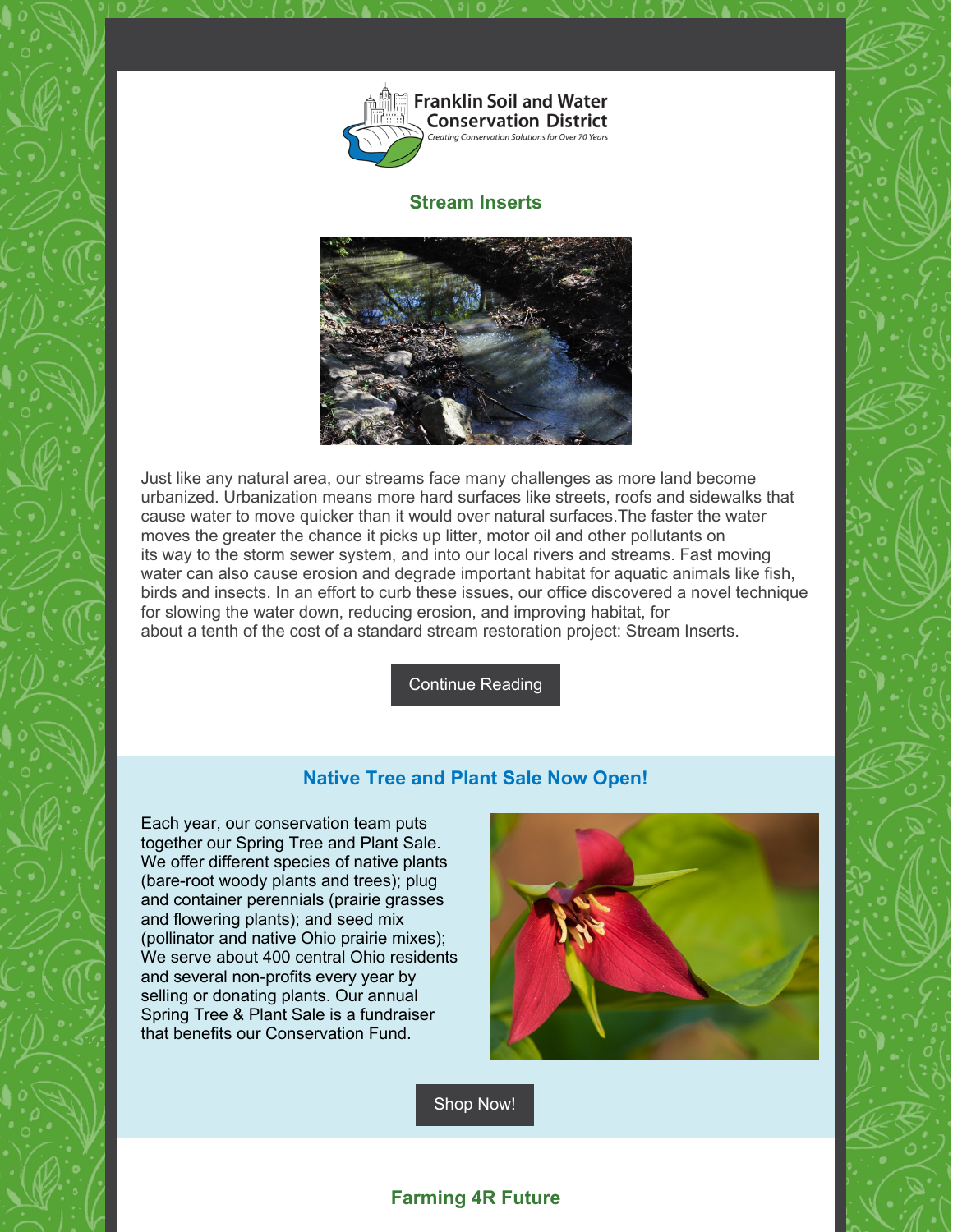When it comes to protecting our water resources we all need to be part of the solution. Be The Change for Clean Water is bringing together ten counties and a multitude of partners to provide education, resources, and opportunities to make it easier for all Central Ohio residents to Be the Change for Clean Water. Check out our first round of resources aimed at increasing awareness of the 4R's of fertilizer application: Right rate, right time, right place, right source. Click the graphic to learn more.



## **Conservation Links**

### **Nature Scoop**

This monthly newsletter focuses on actions you can take in your own backyard to help the environment. This month learn about how to help bats!

Click here to read Nature [Scoop!](https://mailchi.mp/9093fe1a9706/nature-scoop-february-2020)



**Dewine Talks Water Quality with Ohio [Farmers](https://www.wksu.org/post/dewine-talks-water-quality-ohio-farmers#stream/0)**

**Central Ohio [horticulturalists](https://www.thisweeknews.com/news/20200215/central-ohio-horticulturalists-tout-native-species-for-seasonal-planting) tout native species for seasonal planting**

E-mail Kori Gasaway at [kgasaway@franklinswcd.org](mailto:kgasaway@franklinswcd.org) with any feedback, comments or concerns.